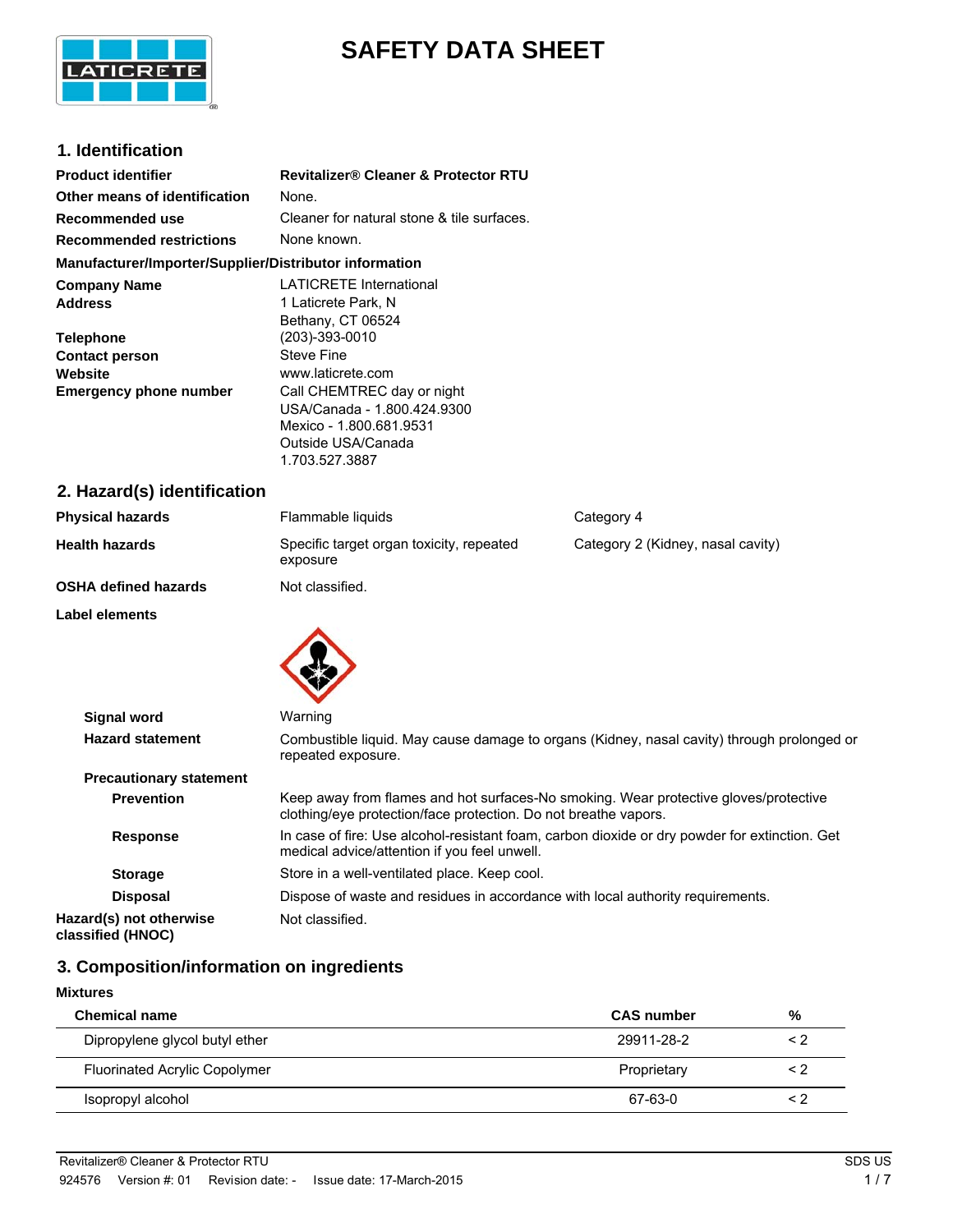| <b>Composition comments</b>                                                  | All concentrations are in percent by weight unless ingredient is a gas. Gas concentrations are in<br>percent by volume.                                              |
|------------------------------------------------------------------------------|----------------------------------------------------------------------------------------------------------------------------------------------------------------------|
| 4. First-aid measures                                                        |                                                                                                                                                                      |
| <b>Inhalation</b>                                                            | Remove victim to fresh air and keep at rest in a position comfortable for breathing. Get medical<br>attention if any discomfort continues.                           |
| <b>Skin contact</b>                                                          | Wash skin with soap and water. Get medical attention if symptoms occur.                                                                                              |
| Eye contact                                                                  | Flush eyes thoroughly with water for at least 15 minutes. Get medical attention if symptoms<br>persist.                                                              |
| Ingestion                                                                    | Rinse mouth. Do not induce vomiting. Get medical attention if any discomfort continues.                                                                              |
| <b>Most important</b><br>symptoms/effects, acute and<br>delayed              | Symptoms include redness, itching and pain.                                                                                                                          |
| Indication of immediate<br>medical attention and special<br>treatment needed | Treat symptomatically.                                                                                                                                               |
| <b>General information</b>                                                   | Ensure that medical personnel are aware of the material(s) involved, and take precautions to<br>protect themselves.                                                  |
| 5. Fire-fighting measures                                                    |                                                                                                                                                                      |
| Suitable extinguishing media                                                 | Alcohol resistant foam. Water fog. Dry chemical powder. Carbon dioxide (CO2).                                                                                        |
| <b>Unsuitable extinguishing</b><br>media                                     | Do not use water jet as an extinguisher, as this will spread the fire.                                                                                               |
| Specific hazards arising from<br>the chemical                                | By heating and fire, irritating vapors/gases may be formed.                                                                                                          |
| Special protective equipment<br>and precautions for firefighters             | Self-contained breathing apparatus and full protective clothing must be worn in case of fire.                                                                        |
| <b>Fire fighting</b><br>equipment/instructions                               | In case of fire and/or explosion do not breathe fumes. Move containers from fire area if you can do<br>so without risk. Use water spray to cool unopened containers. |
| <b>General fire hazards</b>                                                  | The product is combustible, but not flammable.                                                                                                                       |
| 6. Accidental release measures                                               |                                                                                                                                                                      |

| <b>Personal precautions,</b><br>protective equipment and<br>emergency procedures | Wear appropriate protective equipment and clothing during clean-up. Keep away from sources of<br>ignition - No smoking. Ensure adequate ventilation. Local authorities should be advised if<br>significant spillages cannot be contained.         |
|----------------------------------------------------------------------------------|---------------------------------------------------------------------------------------------------------------------------------------------------------------------------------------------------------------------------------------------------|
| <b>Methods and materials for</b><br>containment and cleaning up                  | Large Spills: Stop the flow of material, if this is without risk. Dike the spilled material, where this is<br>possible. Absorb in vermiculite, dry sand or earth and place into containers. Following product<br>recovery, flush area with water. |
|                                                                                  | Small Spills: Wipe up with absorbent material (e.g. cloth, fleece). Clean surface thoroughly to<br>remove residual contamination.                                                                                                                 |
| <b>Environmental precautions</b>                                                 | Never return spills in original containers for re-use. For waste disposal, see Section 13 of the SDS.<br>Environmental manager must be informed of all major releases.                                                                            |
| 7. Handling and storage<br><b>Precautions for safe handling</b>                  | Do not breathe mist or vapor. Do not get in eyes, on skin, on clothing. Use with adequate                                                                                                                                                         |

ventilation. The product is a combustible liquid. Take the necessary precautionary measures. Wear appropriate personal protective equipment. Observe good industrial hygiene practices. **Conditions for safe storage, including any incompatibilities** Keep container tightly closed. Store in a cool and well-ventilated place. Follow rules for combustible liquids.

# **8. Exposure controls/personal protection**

## **Occupational exposure limits**

## **US. OSHA Table Z-1 Limits for Air Contaminants (29 CFR 1910.1000)**

| <b>Components</b>                       | Type       | Value     |  |
|-----------------------------------------|------------|-----------|--|
| Isopropyl alcohol (CAS<br>$67 - 63 - 0$ | <b>PEL</b> | 980 mg/m3 |  |
|                                         |            | $400$ ppm |  |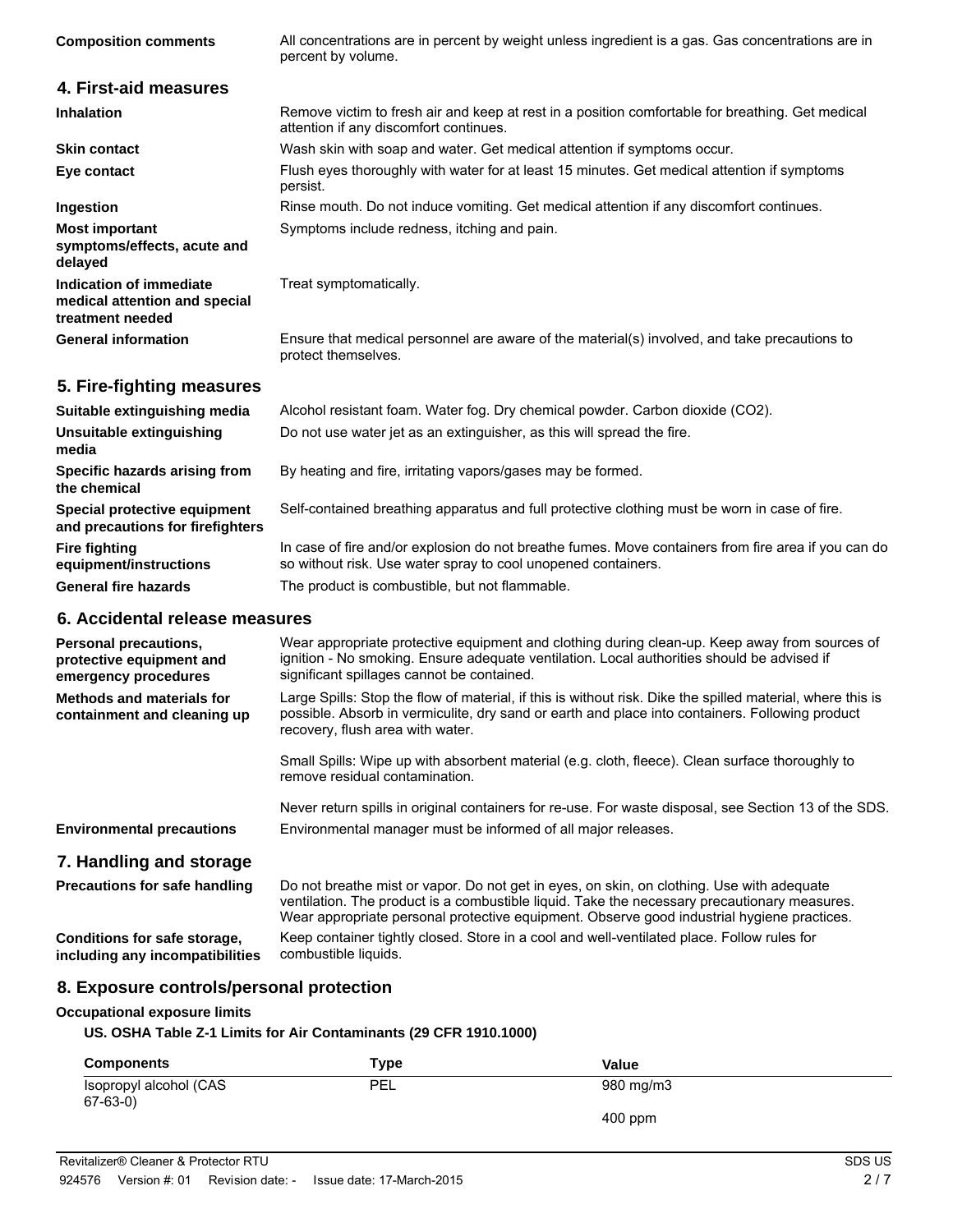#### **US. ACGIH Threshold Limit Values**

| <b>Components</b>                                                     | <b>Type</b>                                                         |                                                                                                                                                                                        |                 | Value                                                                                                                                                                                                                                                                                                                                                                                                          |
|-----------------------------------------------------------------------|---------------------------------------------------------------------|----------------------------------------------------------------------------------------------------------------------------------------------------------------------------------------|-----------------|----------------------------------------------------------------------------------------------------------------------------------------------------------------------------------------------------------------------------------------------------------------------------------------------------------------------------------------------------------------------------------------------------------------|
| Isopropyl alcohol (CAS<br>$67-63-0$                                   | <b>STEL</b>                                                         |                                                                                                                                                                                        |                 | 400 ppm                                                                                                                                                                                                                                                                                                                                                                                                        |
|                                                                       | <b>TWA</b>                                                          |                                                                                                                                                                                        |                 | 200 ppm                                                                                                                                                                                                                                                                                                                                                                                                        |
| US. NIOSH: Pocket Guide to Chemical Hazards                           |                                                                     |                                                                                                                                                                                        |                 |                                                                                                                                                                                                                                                                                                                                                                                                                |
| <b>Components</b>                                                     | <b>Type</b>                                                         |                                                                                                                                                                                        |                 | Value                                                                                                                                                                                                                                                                                                                                                                                                          |
| Isopropyl alcohol (CAS<br>$67-63-0)$                                  | <b>STEL</b>                                                         |                                                                                                                                                                                        |                 | 1225 mg/m3                                                                                                                                                                                                                                                                                                                                                                                                     |
|                                                                       |                                                                     |                                                                                                                                                                                        |                 | 500 ppm                                                                                                                                                                                                                                                                                                                                                                                                        |
|                                                                       | <b>TWA</b>                                                          |                                                                                                                                                                                        |                 | 980 mg/m3                                                                                                                                                                                                                                                                                                                                                                                                      |
|                                                                       |                                                                     |                                                                                                                                                                                        |                 | 400 ppm                                                                                                                                                                                                                                                                                                                                                                                                        |
| <b>Biological limit values</b>                                        |                                                                     |                                                                                                                                                                                        |                 |                                                                                                                                                                                                                                                                                                                                                                                                                |
| <b>ACGIH Biological Exposure Indices</b>                              |                                                                     |                                                                                                                                                                                        |                 |                                                                                                                                                                                                                                                                                                                                                                                                                |
| <b>Components</b>                                                     | <b>Value</b>                                                        | <b>Determinant</b>                                                                                                                                                                     | <b>Specimen</b> | <b>Sampling Time</b>                                                                                                                                                                                                                                                                                                                                                                                           |
| Isopropyl alcohol (CAS<br>$67-63-0)$                                  | 40 mg/l                                                             | Acetone                                                                                                                                                                                | Urine           |                                                                                                                                                                                                                                                                                                                                                                                                                |
| * - For sampling details, please see the source document.             |                                                                     |                                                                                                                                                                                        |                 |                                                                                                                                                                                                                                                                                                                                                                                                                |
| Appropriate engineering<br>controls                                   | adequate ventilation and minimize the risk of inhalation of vapors. |                                                                                                                                                                                        |                 | Good general ventilation (typically 10 air changes per hour) should be used. Ventilation rates<br>should be matched to conditions. If applicable, use process enclosures, local exhaust ventilation,<br>or other engineering controls to maintain airborne levels below recommended exposure limits. If<br>exposure limits have not been established, maintain airborne levels to an acceptable level. Provide |
| Individual protection measures, such as personal protective equipment |                                                                     |                                                                                                                                                                                        |                 |                                                                                                                                                                                                                                                                                                                                                                                                                |
| <b>Eye/face protection</b>                                            | Risk of contact: Wear approved safety glasses or goggles.           |                                                                                                                                                                                        |                 |                                                                                                                                                                                                                                                                                                                                                                                                                |
| <b>Skin protection</b>                                                |                                                                     |                                                                                                                                                                                        |                 |                                                                                                                                                                                                                                                                                                                                                                                                                |
| <b>Hand protection</b>                                                |                                                                     |                                                                                                                                                                                        |                 | Wear appropriate chemical resistant gloves. Rubber gloves are recommended.                                                                                                                                                                                                                                                                                                                                     |
| <b>Other</b>                                                          | Wear appropriate chemical resistant clothing.                       |                                                                                                                                                                                        |                 |                                                                                                                                                                                                                                                                                                                                                                                                                |
| <b>Respiratory protection</b>                                         |                                                                     | In case of insufficient ventilation, wear suitable respiratory equipment.                                                                                                              |                 |                                                                                                                                                                                                                                                                                                                                                                                                                |
| <b>Thermal hazards</b>                                                | Wear appropriate thermal protective clothing, when necessary.       |                                                                                                                                                                                        |                 |                                                                                                                                                                                                                                                                                                                                                                                                                |
| <b>General hygiene</b><br>considerations                              |                                                                     | Always observe good personal hygiene measures, such as washing after handling the material<br>and before eating, drinking, and/or smoking. Routinely wash work clothing and protective |                 |                                                                                                                                                                                                                                                                                                                                                                                                                |

equipment to remove contaminants.

and before eating, drinking, and/or smoking. Routinely wash work clothing and protective

## **9. Physical and chemical properties**

| Appearance                                   | Liquid.                       |
|----------------------------------------------|-------------------------------|
| <b>Physical state</b>                        | Liquid.                       |
| Form                                         | Liquid.                       |
| Color                                        | Colorless.                    |
| Odor                                         | Sweet.                        |
| Odor threshold                               | Not available.                |
| рH                                           | $5.5 - 6.5$                   |
| Melting point/freezing point                 | Not available.                |
| Initial boiling point and boiling<br>range   | 212 °F (100 °C) (760 mmHg)    |
| Flash point                                  | 143.6 °F (62.0 °C) Closed cup |
| <b>Evaporation rate</b>                      | Not available.                |
| Flammability (solid, gas)                    | Not applicable.               |
| Upper/lower flammability or explosive limits |                               |
| <b>Flammability limit - lower</b><br>(%)     | Not available.                |
| <b>Flammability limit - upper</b><br>$(\%)$  | Not available.                |
| Vapor pressure                               | Not available.                |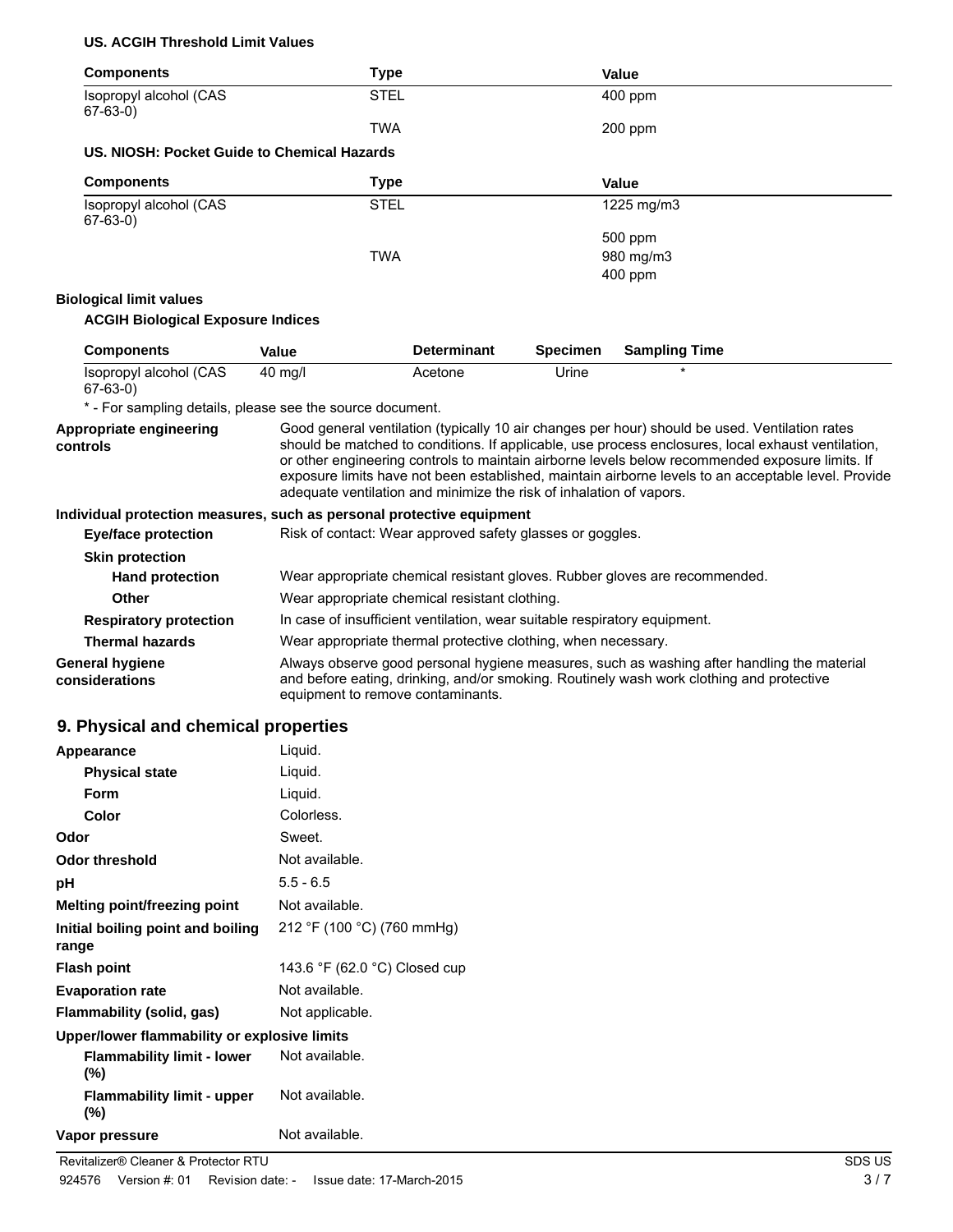| Vapor density                                     | Not available.           |
|---------------------------------------------------|--------------------------|
| <b>Relative density</b>                           | 0.996                    |
| Solubility(ies)                                   |                          |
| Solubility (water)                                | Not available.           |
| <b>Partition coefficient</b><br>(n-octanol/water) | Not available.           |
| <b>Auto-ignition temperature</b>                  | Not available.           |
| <b>Decomposition temperature</b>                  | $>$ 392 °F ( $>$ 200 °C) |
| <b>Viscosity</b>                                  | Not available.           |
| <b>Other information</b><br>VOC (Weight %)        | 0.9%                     |

## **10. Stability and reactivity**

| <b>Reactivity</b>                            | The product is stable and non-reactive under normal conditions of use, storage and transport. |
|----------------------------------------------|-----------------------------------------------------------------------------------------------|
| <b>Chemical stability</b>                    | Material is stable under normal conditions.                                                   |
| <b>Possibility of hazardous</b><br>reactions | Will not occur.                                                                               |
| <b>Conditions to avoid</b>                   | Heat, flames and sparks.                                                                      |
| Incompatible materials                       | Strong oxidizing agents.                                                                      |
| <b>Hazardous decomposition</b><br>products   | Carbon dioxide (CO2). Carbon monoxide.                                                        |

## **11. Toxicological information**

#### **Information on likely routes of exposure**

| <b>Inhalation</b>                                      | In high concentrations, vapors may be irritating to the respiratory system. |
|--------------------------------------------------------|-----------------------------------------------------------------------------|
| <b>Skin contact</b>                                    | May cause skin irritation.                                                  |
| Eye contact                                            | May cause eye irritation.                                                   |
| <b>Ingestion</b>                                       | May cause discomfort if swallowed.                                          |
| Symptoms related to the<br>physical, chemical and<br>. | Symptoms include nausea, vomiting, and diarrhea.                            |

**toxicological characteristics**

## **Information on toxicological effects Acute toxicity** May cause discomfort if swallowed. **Components Species Test Results** Isopropyl alcohol (CAS 67-63-0) LD50 Rabbit *Dermal* **Acute** 12800 mg/kg LD50 Rat *Oral* 4.7 g/kg **Skin corrosion/irritation** May cause skin irritation on prolonged or repeated contact. **Serious eye damage/eye irritation** May cause eye irritation on direct contact. **Respiratory or skin sensitization Respiratory sensitization** No data available. **Skin sensitization** Not a skin sensitizer. Germ cell mutagenicity No data available. **Carcinogenicity** Not classifiable as to carcinogenicity to humans. **OSHA Specifically Regulated Substances (29 CFR 1910.1001-1050)** Not listed. **Reproductive toxicity** No data available.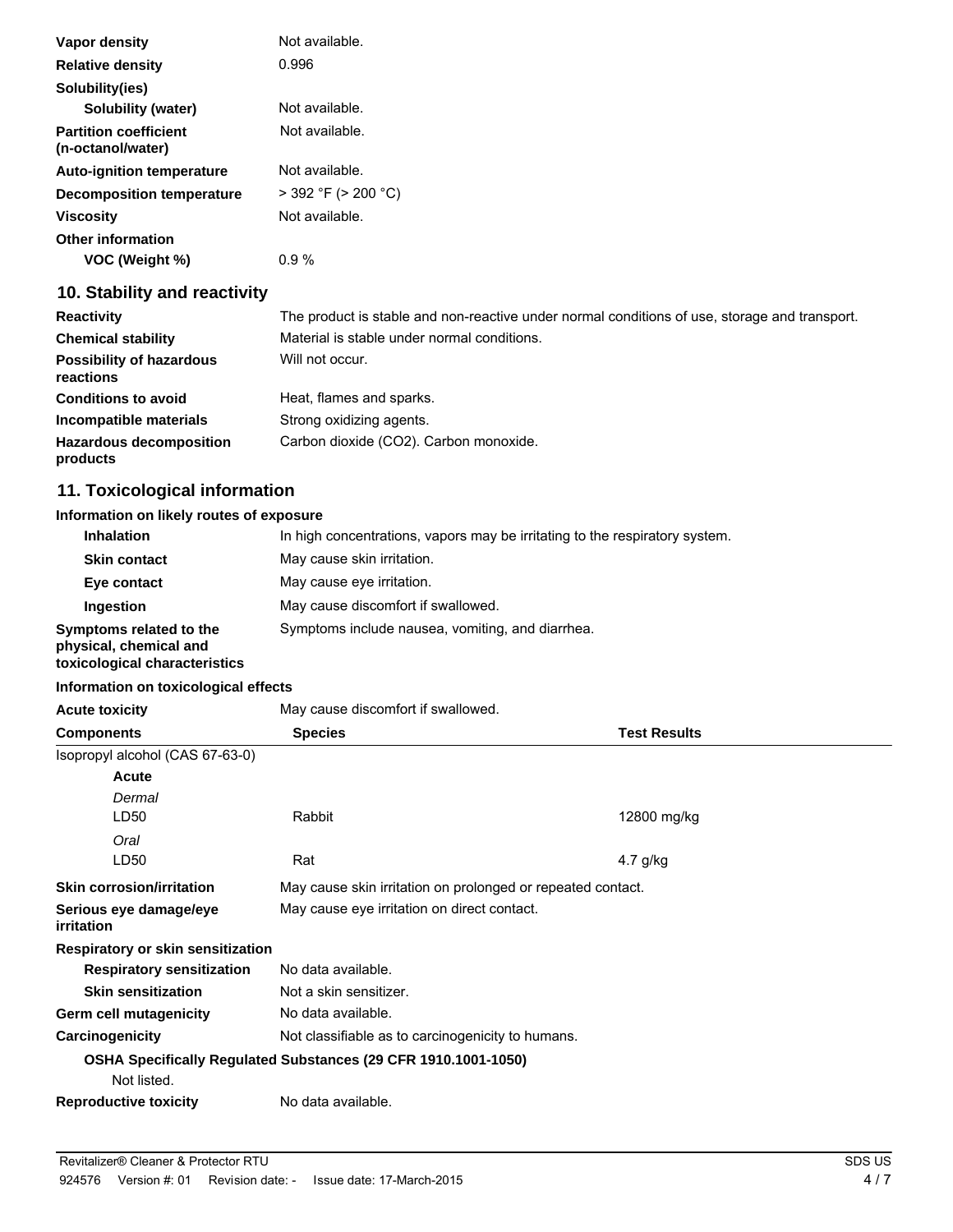| Specific target organ toxicity -<br>single exposure                                  |                                                                                                                                                                                                       | No data available.                                                                                                                                                                          |                       |  |  |  |  |
|--------------------------------------------------------------------------------------|-------------------------------------------------------------------------------------------------------------------------------------------------------------------------------------------------------|---------------------------------------------------------------------------------------------------------------------------------------------------------------------------------------------|-----------------------|--|--|--|--|
| Specific target organ toxicity -<br>repeated exposure                                | May cause damage to organs (Kidney, nasal cavity) through prolonged or repeated exposure.                                                                                                             |                                                                                                                                                                                             |                       |  |  |  |  |
| <b>Aspiration hazard</b>                                                             |                                                                                                                                                                                                       | Not classified.                                                                                                                                                                             |                       |  |  |  |  |
| <b>Chronic effects</b>                                                               |                                                                                                                                                                                                       | May cause central nervous system effects. May cause damage to kidney and blood.                                                                                                             |                       |  |  |  |  |
| 12. Ecological information                                                           |                                                                                                                                                                                                       |                                                                                                                                                                                             |                       |  |  |  |  |
| <b>Ecotoxicity</b>                                                                   | The product is not classified as environmentally hazardous. However, this does not exclude the<br>possibility that large or frequent spills can have a harmful or damaging effect on the environment. |                                                                                                                                                                                             |                       |  |  |  |  |
| <b>Components</b>                                                                    |                                                                                                                                                                                                       | <b>Species</b>                                                                                                                                                                              | <b>Test Results</b>   |  |  |  |  |
| Isopropyl alcohol (CAS 67-63-0)                                                      |                                                                                                                                                                                                       |                                                                                                                                                                                             |                       |  |  |  |  |
| <b>Aquatic</b>                                                                       |                                                                                                                                                                                                       |                                                                                                                                                                                             |                       |  |  |  |  |
| Fish                                                                                 | <b>LC50</b>                                                                                                                                                                                           | Bluegill (Lepomis macrochirus)                                                                                                                                                              | > 1400 mg/l, 96 hours |  |  |  |  |
| <b>Persistence and degradability</b>                                                 | The product is readily biodegradable.                                                                                                                                                                 |                                                                                                                                                                                             |                       |  |  |  |  |
| <b>Bioaccumulative potential</b>                                                     |                                                                                                                                                                                                       | Not likely to bioaccumulate in aquatic organisms.                                                                                                                                           |                       |  |  |  |  |
| Partition coefficient n-octanol / water (log Kow)<br>Isopropyl alcohol (CAS 67-63-0) |                                                                                                                                                                                                       | 0.05                                                                                                                                                                                        |                       |  |  |  |  |
| <b>Mobility in soil</b>                                                              |                                                                                                                                                                                                       | No data available.                                                                                                                                                                          |                       |  |  |  |  |
| <b>Mobility in general</b>                                                           |                                                                                                                                                                                                       | No data available.                                                                                                                                                                          |                       |  |  |  |  |
| Other adverse effects                                                                |                                                                                                                                                                                                       | Not available.                                                                                                                                                                              |                       |  |  |  |  |
| 13. Disposal considerations                                                          |                                                                                                                                                                                                       |                                                                                                                                                                                             |                       |  |  |  |  |
| <b>Disposal instructions</b>                                                         |                                                                                                                                                                                                       | Collect and reclaim or dispose in sealed containers at licensed waste disposal site. Dispose of<br>contents/container in accordance with local/regional/national/international regulations. |                       |  |  |  |  |
| Local disposal regulations                                                           |                                                                                                                                                                                                       | Dispose in accordance with all applicable regulations.                                                                                                                                      |                       |  |  |  |  |
| Hazardous waste code                                                                 |                                                                                                                                                                                                       | The waste code should be assigned in discussion between the user, the producer and the waste                                                                                                |                       |  |  |  |  |

**Waste from residues / unused products** Dispose of in accordance with local regulations.

disposal company.

**Contaminated packaging** Empty containers should be taken to an approved waste handling site for recycling or disposal. Since emptied containers may retain product residue, follow label warnings even after container is emptied.

# **14. Transport information**

#### **DOT**

Not regulated as dangerous goods.

#### **IATA**

Not regulated as dangerous goods.

#### **IMDG**

Not regulated as dangerous goods.

**Transport in bulk according to** Not available.

**Annex II of MARPOL 73/78 and the IBC Code**

## **15. Regulatory information**

| US federal regulations | This product is a "Hazardous Chemical" as defined by the OSHA Hazard Communication<br>Standard, 29 CFR 1910, 1200.                                                                                                 |  |  |
|------------------------|--------------------------------------------------------------------------------------------------------------------------------------------------------------------------------------------------------------------|--|--|
|                        | This material contains one or more substances which requires export notification under TSCA<br>Section 12(b) and 40 CFR Part 707 Subpart D:<br><b>Fluorinated Acrylic Copolymer</b><br><b>PMN Number: P-08-751</b> |  |  |
|                        | TSCA Section 12(b) Export Notification (40 CFR 707, Subpt. D)                                                                                                                                                      |  |  |
| Regulated              |                                                                                                                                                                                                                    |  |  |

Regulated.

**OSHA Specifically Regulated Substances (29 CFR 1910.1001-1050)** Not listed.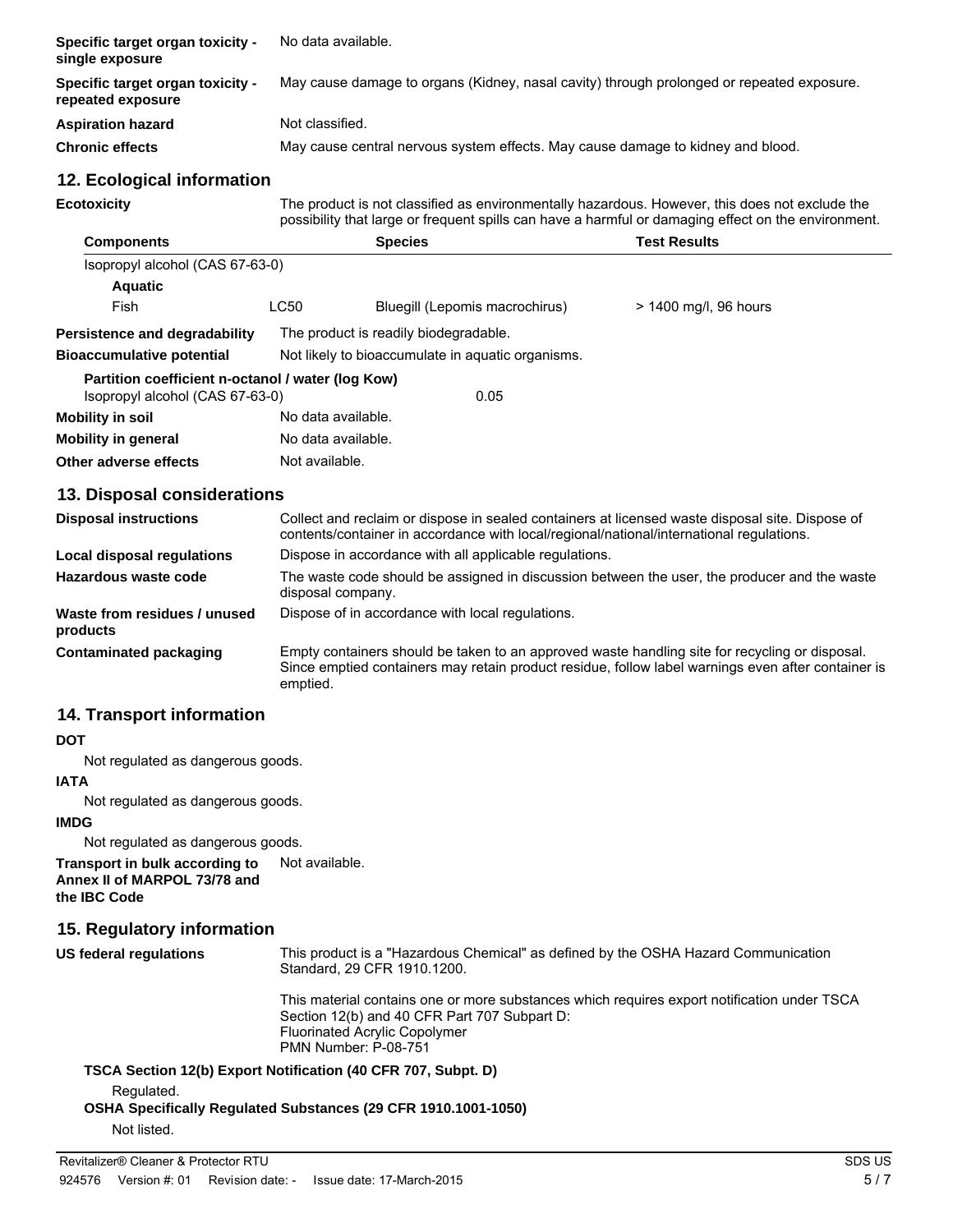| <b>CERCLA Hazardous Substance List (40 CFR 302.4)</b>                                                                                                                                                                                                                                 |                                                                                                                                        |                   |          |                        |  |
|---------------------------------------------------------------------------------------------------------------------------------------------------------------------------------------------------------------------------------------------------------------------------------------|----------------------------------------------------------------------------------------------------------------------------------------|-------------------|----------|------------------------|--|
| Isopropyl alcohol (CAS 67-63-0)                                                                                                                                                                                                                                                       |                                                                                                                                        | <b>LISTED</b>     |          |                        |  |
| Superfund Amendments and Reauthorization Act of 1986 (SARA)<br><b>Hazard categories</b>                                                                                                                                                                                               | Immediate Hazard - No<br>Delayed Hazard - Yes<br>Fire Hazard - Yes<br>Pressure Hazard - No<br>Reactivity Hazard - No                   |                   |          |                        |  |
| SARA 302 Extremely hazardous substance                                                                                                                                                                                                                                                |                                                                                                                                        |                   |          |                        |  |
| Not listed.                                                                                                                                                                                                                                                                           |                                                                                                                                        |                   |          |                        |  |
| SARA 311/312 Hazardous<br>chemical                                                                                                                                                                                                                                                    | Yes                                                                                                                                    |                   |          |                        |  |
| SARA 313 (TRI reporting)<br><b>Chemical name</b>                                                                                                                                                                                                                                      |                                                                                                                                        | <b>CAS number</b> | % by wt. |                        |  |
| Isopropyl alcohol                                                                                                                                                                                                                                                                     |                                                                                                                                        | 67-63-0           | < 2      |                        |  |
| Other federal regulations                                                                                                                                                                                                                                                             |                                                                                                                                        |                   |          |                        |  |
| Clean Air Act (CAA) Section 112 Hazardous Air Pollutants (HAPs) List                                                                                                                                                                                                                  |                                                                                                                                        |                   |          |                        |  |
| Not regulated.<br>Clean Air Act (CAA) Section 112(r) Accidental Release Prevention (40 CFR 68.130)<br>Not regulated.                                                                                                                                                                  |                                                                                                                                        |                   |          |                        |  |
| <b>Safe Drinking Water Act</b><br>(SDWA)                                                                                                                                                                                                                                              | Not regulated.                                                                                                                         |                   |          |                        |  |
| <b>US state regulations</b>                                                                                                                                                                                                                                                           | This product does not contain a chemical known to the State of California to cause cancer birth<br>defects or other reproductive harm. |                   |          |                        |  |
| US. Massachusetts RTK - Substance List                                                                                                                                                                                                                                                |                                                                                                                                        |                   |          |                        |  |
| Isopropyl alcohol (CAS 67-63-0)                                                                                                                                                                                                                                                       | US. New Jersey Worker and Community Right-to-Know Act                                                                                  |                   |          |                        |  |
| Isopropyl alcohol (CAS 67-63-0)                                                                                                                                                                                                                                                       | US. Pennsylvania Worker and Community Right-to-Know Law                                                                                |                   |          |                        |  |
| Isopropyl alcohol (CAS 67-63-0)<br><b>US. Rhode Island RTK</b>                                                                                                                                                                                                                        |                                                                                                                                        |                   |          |                        |  |
| Isopropyl alcohol (CAS 67-63-0)<br><b>US. California Proposition 65</b>                                                                                                                                                                                                               |                                                                                                                                        |                   |          |                        |  |
| Not Listed.                                                                                                                                                                                                                                                                           |                                                                                                                                        |                   |          |                        |  |
| International Inventories                                                                                                                                                                                                                                                             |                                                                                                                                        |                   |          |                        |  |
| Country(s) or region                                                                                                                                                                                                                                                                  | <b>Inventory name</b>                                                                                                                  |                   |          | On inventory (yes/no)* |  |
| Australia                                                                                                                                                                                                                                                                             | Australian Inventory of Chemical Substances (AICS)                                                                                     |                   |          | Yes                    |  |
| Canada                                                                                                                                                                                                                                                                                | Domestic Substances List (DSL)                                                                                                         |                   |          | Yes.                   |  |
| Canada                                                                                                                                                                                                                                                                                | Non-Domestic Substances List (NDSL)                                                                                                    |                   |          | No.                    |  |
| China                                                                                                                                                                                                                                                                                 | Inventory of Existing Chemical Substances in China (IECSC)                                                                             |                   |          | No                     |  |
| Europe                                                                                                                                                                                                                                                                                | European Inventory of Existing Commercial Chemical<br>Substances (EINECS)                                                              |                   |          | Yes                    |  |
| Europe                                                                                                                                                                                                                                                                                | European List of Notified Chemical Substances (ELINCS)                                                                                 |                   |          | No.                    |  |
| Japan                                                                                                                                                                                                                                                                                 | Inventory of Existing and New Chemical Substances (ENCS)                                                                               |                   |          | Yes.                   |  |
| Korea                                                                                                                                                                                                                                                                                 | Existing Chemicals List (ECL)                                                                                                          |                   |          | Yes.                   |  |
| New Zealand                                                                                                                                                                                                                                                                           | New Zealand Inventory                                                                                                                  |                   |          | No                     |  |
| Philippines                                                                                                                                                                                                                                                                           | Philippine Inventory of Chemicals and Chemical Substances<br>(PICCS)                                                                   |                   |          | Yes                    |  |
| United States & Puerto Rico                                                                                                                                                                                                                                                           | Toxic Substances Control Act (TSCA) Inventory                                                                                          |                   |          | Yes                    |  |
| *A "Yes" indicates this product complies with the inventory requirements administered by the governing country(s).<br>A "No" indicates that one or more components of the product are not listed or exempt from listing on the inventory administered by the governing<br>country(s). |                                                                                                                                        |                   |          |                        |  |
| 16 Other information including date of preparation or last revision                                                                                                                                                                                                                   |                                                                                                                                        |                   |          |                        |  |

# **16. Other information, including date of preparation or last revision**

| <b>Issue date</b>    | 17-March-2015 |
|----------------------|---------------|
| <b>Revision date</b> | -             |